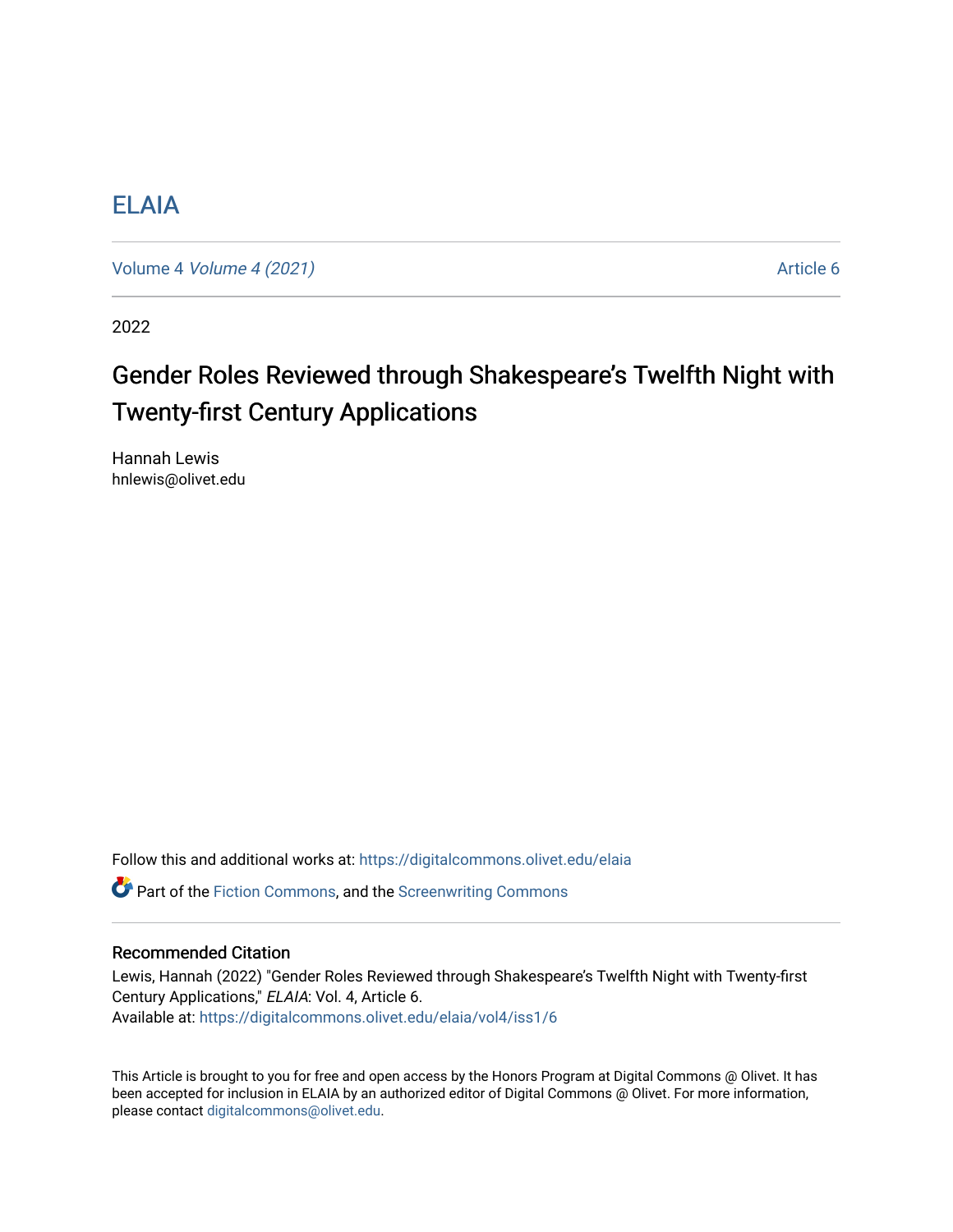# Gender Roles Reviewed through Shakespeare's Twelfth Night with Twenty-first Century Applications

## Cover Page Footnote

I would like to thank the Olivet Nazarene University Honors Program for giving me this opportunity. I would also like to thank Dr. Karen Knudson for her guidance in the research portion of my project, as well as Dr. Andrew Hoag for assisting me in the creative writing portion. I would like to thank my family for their endless support and wisdom throughout this process. Lastly, I thank Nicole for her encouragement when I suffered writer's block multiple times and I also thank my wonderful fiancé, Zachary Monte, for being by my side through it all.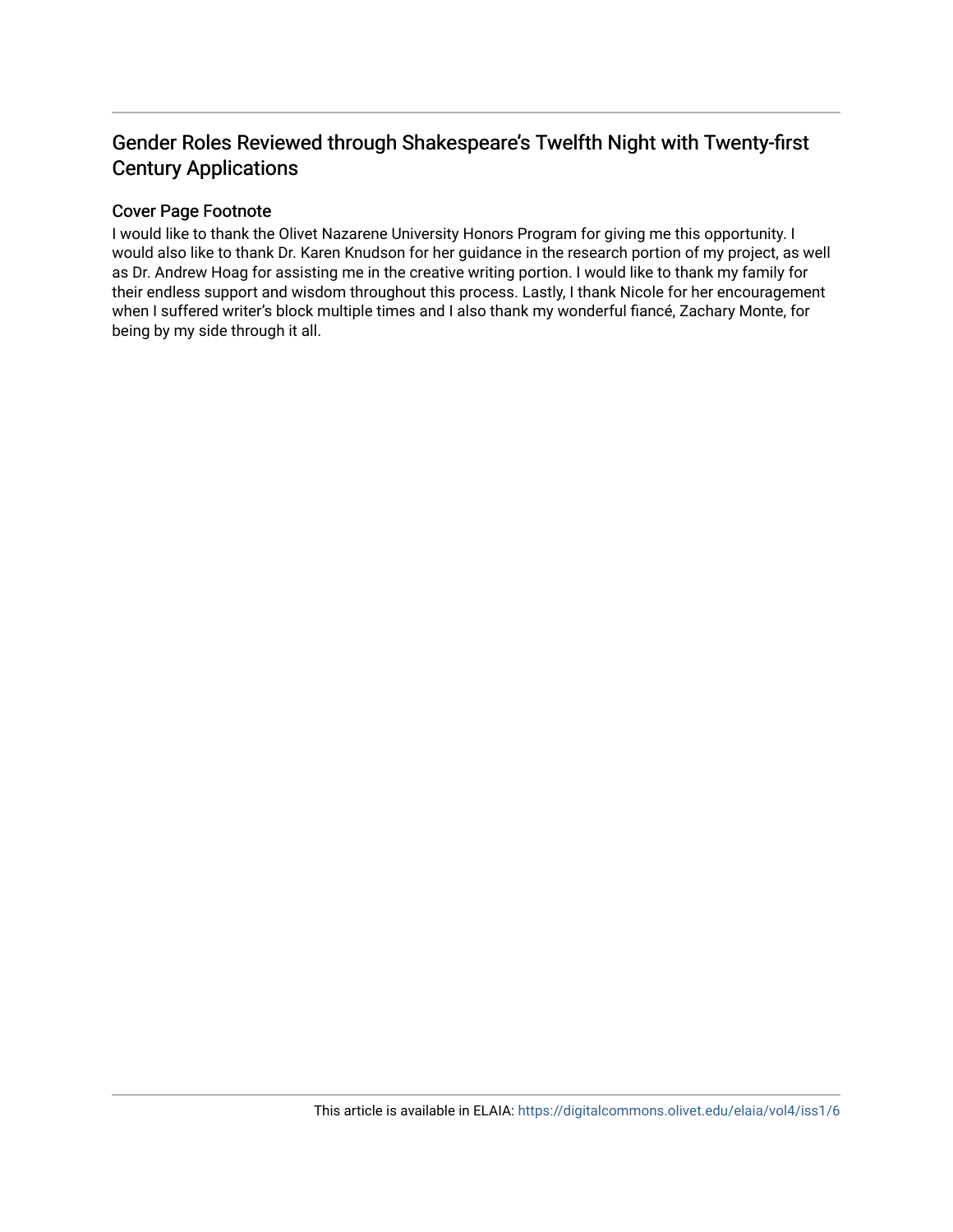

# **Gender Roles Reviewed through Shakespeare's** *Twelfth Night* **with Twenty-first Century Applications**

*Hannah N. Lewis* 

#### ACKNOWLEDGEMENTS

I would like to thank the Olivet Nazarene University Honors Program for giving me this opportunity. I would also like to thank Dr. Karen Knudson for her guidance in the research portion of my project, as well as Dr. Andrew Hoag for assisting me in the creative writing portion. I would like to thank my family for their endless support and wisdom throughout this process. Lastly, I thank Nicole for her encouragement when I suffered writer's block multiple times and I also thank my wonderful fiancé, Zachary Monte, for being by my side through it all.

 $1\quad$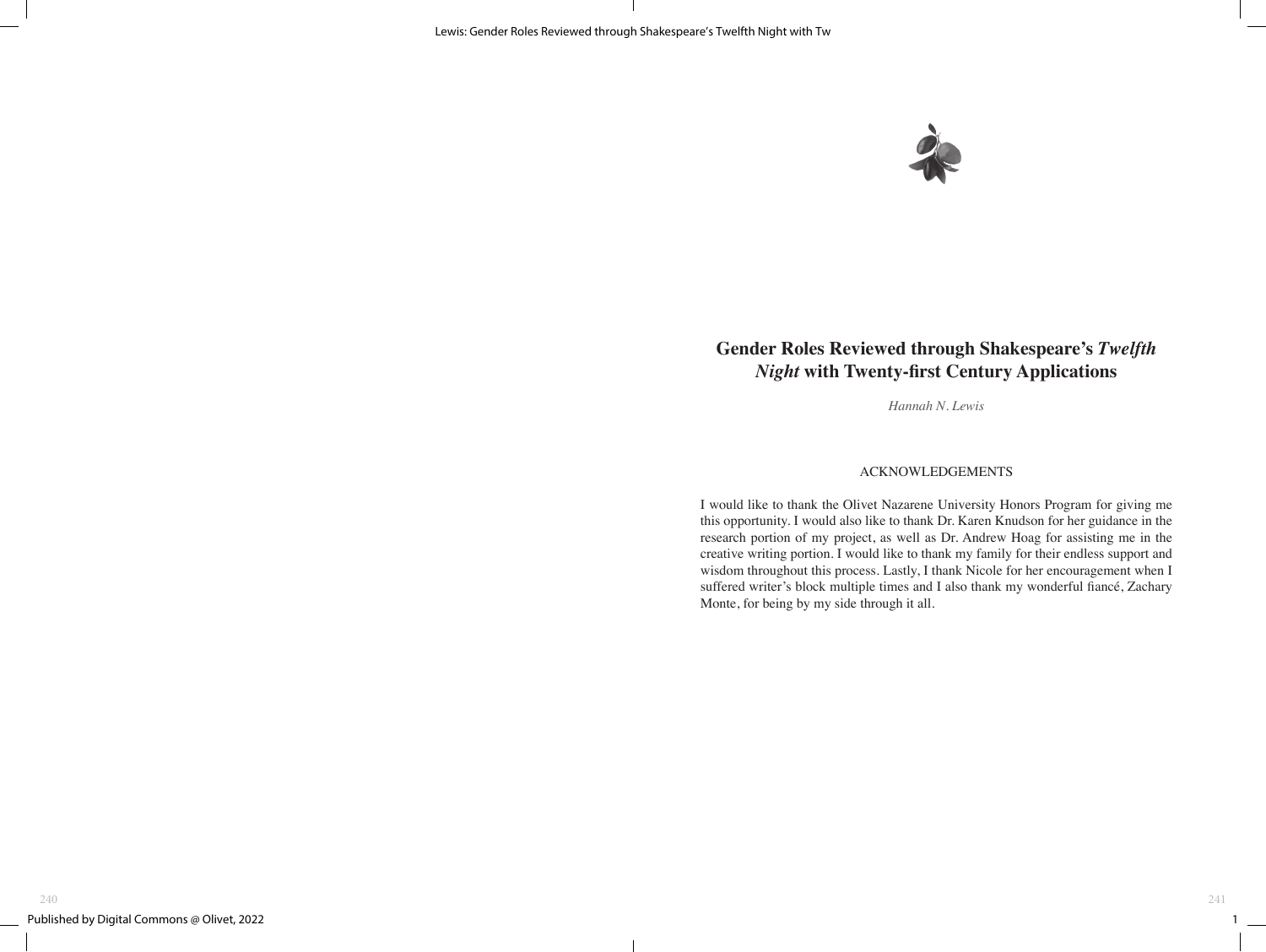### ABSTRACT

This thesis accompanies a modern-day adaptation of Shakespeare's *Twelfth Night,*  which aims to emphasize the importance of gender equality as a moral imperative in the twenty-first century. In his original play, Shakespeare drew attention to gender stereotypes in the Elizabethan age through character representation. Although Shakespeare does not put much emphasis on gender equality in *Twelfth Night*, this equality is an important factor in the modern adaptation, in which a young woman named Vivian pursues her desire to start a business but is faced with financial issues and seeks a job under a misogynistic boss named Owen. Owen questions her ability to succeed in the business world, but Vivian's mature influence brings about a change in his perspective on gender roles as Vivian proves to be a strong, independent character. This thesis informs the adaptation by exploring gender roles in both the Elizabethan age and the twenty-first century to critique gender stereotypes and promote gender equality.

**Keywords:** Shakespeare, gender stereotypes, gender equality, modern adaptations, *Twelfth Night*

#### INTRODUCTION

William Shakespeare (1564–1616) penned many of the greatest plays in history and is an icon for theater-lovers around the globe. Shakespeare's portrayals of moral truths have been analyzed by readers and critics alike and are still of great impact in the contemporary age. He also addresses issues of immorality and common human experiences that have been interpreted for many years; however, among his other plays, *Twelfth Night* has been under scrutiny by both modern and Elizabethan critics. During the Elizabethan Era, women were hardly given a significant role in theater or in life. Roles of authority were reserved for men, and the general expectation of a middle to lower class woman was to submit. These roles were based on what Elizabethan society labeled "beliefs, ethics, and values" (Ahsan, 10). Within daily Elizabethan lifestyle, "some responsibilities and errands have been conventionally by tradition reserved for men and some for women" (10). Within gender roles, stereotypical assumptions have played a part in the conflict between men and women for centuries. In the Elizabethan era, a woman's role was to be the natural nurturer within the family in which the stereotypical assumption is that women are emotionally weaker in comparison to men and are unable to become effective leaders. However, in *Twelfth Night* Shakespeare defies gender stereotypes through the creation of an independent, intelligent female character. Through the characterization of the main protagonist, Viola, Shakespeare addresses stereotypes within gender roles that are under scrutiny today.

Shakespeare's *Twelfth Night* has received mixed reviews throughout the years as critics find the play either enlightening or absurd. In Homer Swander's article, "'Twelfth Night': Critics, Players, and a Script," Swander talks about audiences' reviews in the mid-twentieth century when they saw the production of *Twelfth Night*. According to Swander, critics branded the play an "outrageous old bore, full of tiresome and

gritty complications, incomprehensible Elizabethan jokes, and a troop of low-comedy characters of really paralyzing inanity." (115). From the outspoken dialogue to the number of unnecessary characters, people could be left in confusion at the end of the play. Although Shakespeare's hope may have been to draw attention to gender stereotypes and the importance of gender equality, many critics miss those elements entirely. Although critics distinguish Viola as an important character in the plotline, there is still some lack of clarity about the role she plays in the discussion of gender inequality.

Though for hundreds of years audiences often ignored the influence of Viola and what she represents, Swander notes several positive reviews in the early twentieth century when *Twelfth Night* was directed with a focus on Viola. When addressing the influence of Viola over Orsino and Olivia, one admiring reviewer stated, "Into this glowing air come Viola and Sebastian, rained down from heaven to settle everything" (118). After viewing Viola as the heroine of the plotline, audience members and critics receive a whole new perspective of *Twelfth Night* from other productions of the play. Swander explains this change by stating, "I think it is clear even on the surface that *Twelfth Night* is more than a harlequinade, that Shakespeare means not only to entertain but to instruct, that one of his purposes is to celebrate certain virtues and to ridicule certain follies, to nourish the good life and defeat the bad" (120).

Despite the recognition of Shakespeare's moral purpose in *Twelfth Night*, the question of Viola's relation to the topic of gender stereotypes is still unanswered. Instead, a majority of critic reviews center around the topic of gender regarding cross-dressing and homosexuality within Viola's male counterpart, Cesario. When referencing Cesario's interactions with the Countess Olivia, critic Peter Berek states that their relationship would "intensify both allure and anxiety by their attention to same-sex attraction" (Berek 361). Apart from gender identity, critics and viewers struggle to define what Viola represents other than a protagonist with an important secret. Critic Thad Logan pointed out that "part of the extraordinary appeal of Viola and Sebastian comes from their air of innocence" (231). Although Viola is viewed as an innocent female lead, many critics struggle to understand her as a female who rejects the traditional form of a woman. Thus, gender stereotypes in relation to Viola's character are still yet to be discussed.

The purpose of this project is to reveal how Shakespeare's critique of stereotypical gender roles in *Twelfth Night* are still relevant in the twenty-first century through his representation of Viola. With the creation of an original adaptation of Twelfth Night, this project draws attention to gender equality as a significant moral truth often opposed by negative gender stereotypes in the modern day. One technique Shakespeare used to identify stereotypes within gender roles is the characterization of Viola and her interactions with Olivia and the Duke. In Kietzman's article, "Will Personified: Viola as Actor-Author in *Twelfth Night*," she goes into detail about Viola's influence over the other characters and how Viola breaks the female gender stereotype of the Elizabethan age. In the play, Viola is "plainspoken and businesslike," and she upholds herself with a "directness of spirit" (Swander, 120). On the other hand, Orsino's character

 $2$  —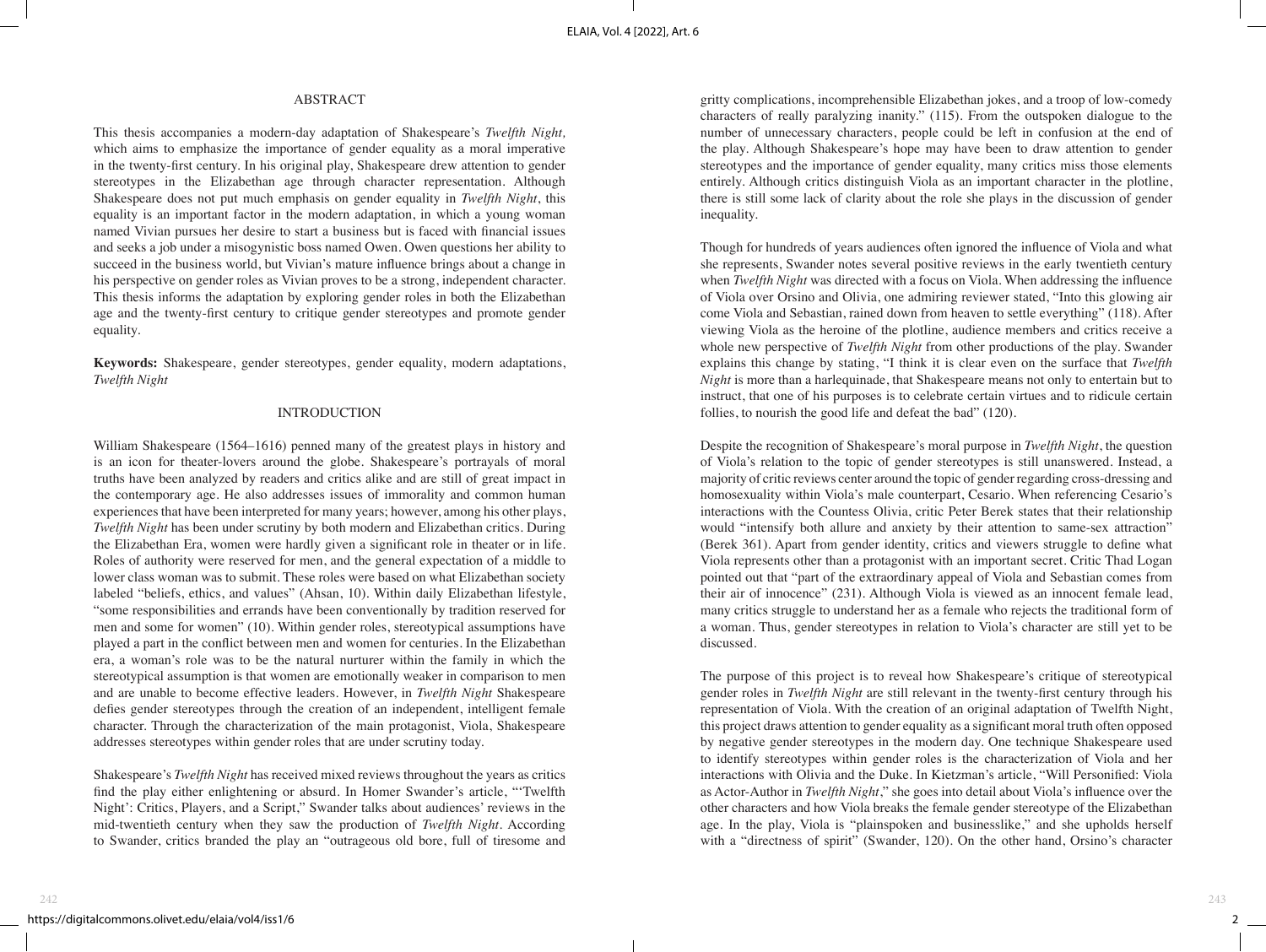is childlike and pathetic in nature, which demonstrates his lack of maturity and selfcontrol. According to Kietzman, Viola takes control of her own life and is "no longer restricted by the fiction of femininity" (263). Instead of finding a man to care for her, she takes matters into her own hands and secures a position under the Duke. Thus, by proving herself to be reliable and intelligent, Viola defies the typical outlook on women during Shakespeare's time. Particularly when juxtaposed with other female characters within *Twelfth Night*, Viola's traits of dignity and strength give women a greater reputation. Few sources solely address the topic of gender stereotypes in *Twelfth Night* in relation to Viola's characterization, though critics have much to say about how Shakespeare presents moral issues in his productions such as the corruption of greed and the unfairness of outward judgement. There are several authors who have analyzed the significance of Viola's character and the role of women during the Elizabethan era, but its connection to gender inequality is hardly addressed. This project is unique among *Twelfth Night* critiques because it experiments with how the problem Shakespeare presents about negative gender stereotypes can still be relevant to the twenty-first century.

#### REVIEW OF LITERATURE

In *Twelfth Night*, the representation of gender stereotypes reflects the patriarchy of the Elizabethan era. A comparison of gender roles in the Elizabethan era and the twentyfirst century demonstrates that stereotypes are still in existence. In Novy's book on *Gender Relations in Shakespeare*, she explains that "Patriarchy takes a different form in America . . . than it did in England in the year sixteen hundred. Yet the action of the plays allow audiences of different times to see recognizable motivations in the characters" (6). Thus, the study of Elizabethan history in regard to gender roles is used to exhibit Shakespeare's step away from the Elizabethan patriarchy in *Twelfth Night,*  and also to display how the female protagonist overcomes traditional expectations of a woman. Thus, both Viola and her modern counterpart are faced with the same issue of gender stereotypes: that a woman's leadership is far less effective than the leadership of a man.

#### **Gender roles in Elizabethan history**

During Shakespeare's, Elizabethan England was a patriarchal country that governed lives of men and women under strict, traditional principles. While women were unable to purchase land or live independently, men were given absolute authority over their property and family. According to Susan Amussen's article on Elizabethan England, "power resided primarily in the male head, who was expected both to represent his family to the outside world and to govern all those in it so that it was orderly and peaceful" (86). As a result, women were considered the weaker sex and were denied the pleasures of individualism.

In regard to the daily functions of Elizabethan life, having a certain occupation was essential for both men and women, regardless of social rank. A vast majority of England's population came from the middle to lower class and most people, especially women, were denied an education. In contrast, the nobility were an elite group of

men and women who carried significant social titles and were given a well-rounded education. Despite social rank, every man was viewed as authority figures within their homes and were worthy of complete respect from their wives. On the other hand, "individual women [were] deemed unworthy of mention unless they were of high rank" (Horwood, 3). The world of decision-making was solely reserved for men, and women were to be dependent on them in order to survive.

In his play *Twelfth Night*, Shakespeare demonstrated this divide of social rank when comparing the protagonist, Viola, and the Countess Olivia. In order to secure a stable future, Viola disguises herself as a man since she understands that as a woman her freedom of movement is severely limited. By avoiding her stereotypical obligation as a woman, she asks to be concealed "for such disguise as haply shall become / The form of my intent. I'll serve this duke . . ." (1.2.57-58). However, Shakespeare's female characters such as Viola demonstrate intelligence and play a crucial role in strengthening the plotline, something unheard of in most Elizabethan plays (Vijayalakshmi, 67). Yet, on the other end of the spectrum, Olivia is a privileged woman portrayed as an immature character of noble birth. Due to her social rank, Olivia's actions throughout the play are hardly ever questioned by the minor characters. She ignores the immoral consequences of her decisions and lives according to her own principles. It is not until Viola enters the scene that Olivia understands that as a figure of the nobility she should uphold herself with more dignity and maturity. In Jenkins's article, "Shakespeare's 'Twelfth Night,'" the author describes Viola as the center of the plot that brings forth a new outlook on female potentiality. Jenkins explains that "it is [Viola's] role to draw Orsino and Olivia from their insubstantial passions and win them to reality" (30). Shakespeare describes Viola as an unshaken individual who does not allow her emotions to compromise her responsibilities.

As the driving force between both members of the nobility, Viola oversteps her boundaries as a woman in the Elizabethan age and acts as the voice of reason for men and women alike. She is "very practical, resourceful and skillful" as a mediator between a lover's quarrel, as well as a woman who is posing as a man (Vijayalakshmi, 67). In contrast with traditional views of gender roles, Viola breaks barriers forced upon her by Elizabethan standards. In Carol Neely's article, "Shakespeare's Cressida: A Kind of Self," the author explains that "Viola forgets that society has bound her sex by regulations regarding proper roles; therefore, she sets out on a quest, trans-gendered, removing all restraints, and becomes a liberated individual" (144). To survive in a male-dominated society, Viola conceals her gender but still demonstrates her noble, independent character as a woman. However, as her characteristics are only displayed behind a masked identity, this implies that within Elizabethan community a woman's virtuous traits are hardly recognized. Thus, Viola's role as an independent individual exhibits Shakespeare's step away from Elizabethan expectations but it also reflects the struggle of a woman who must use a man's voice to be heard.

#### **Gender roles in theater**

In the Elizabethan theater, both male and female roles were strictly performed by an all-male cast. Shakespearean scholar Phyllis Rackin explains that "all the female

 $3$  —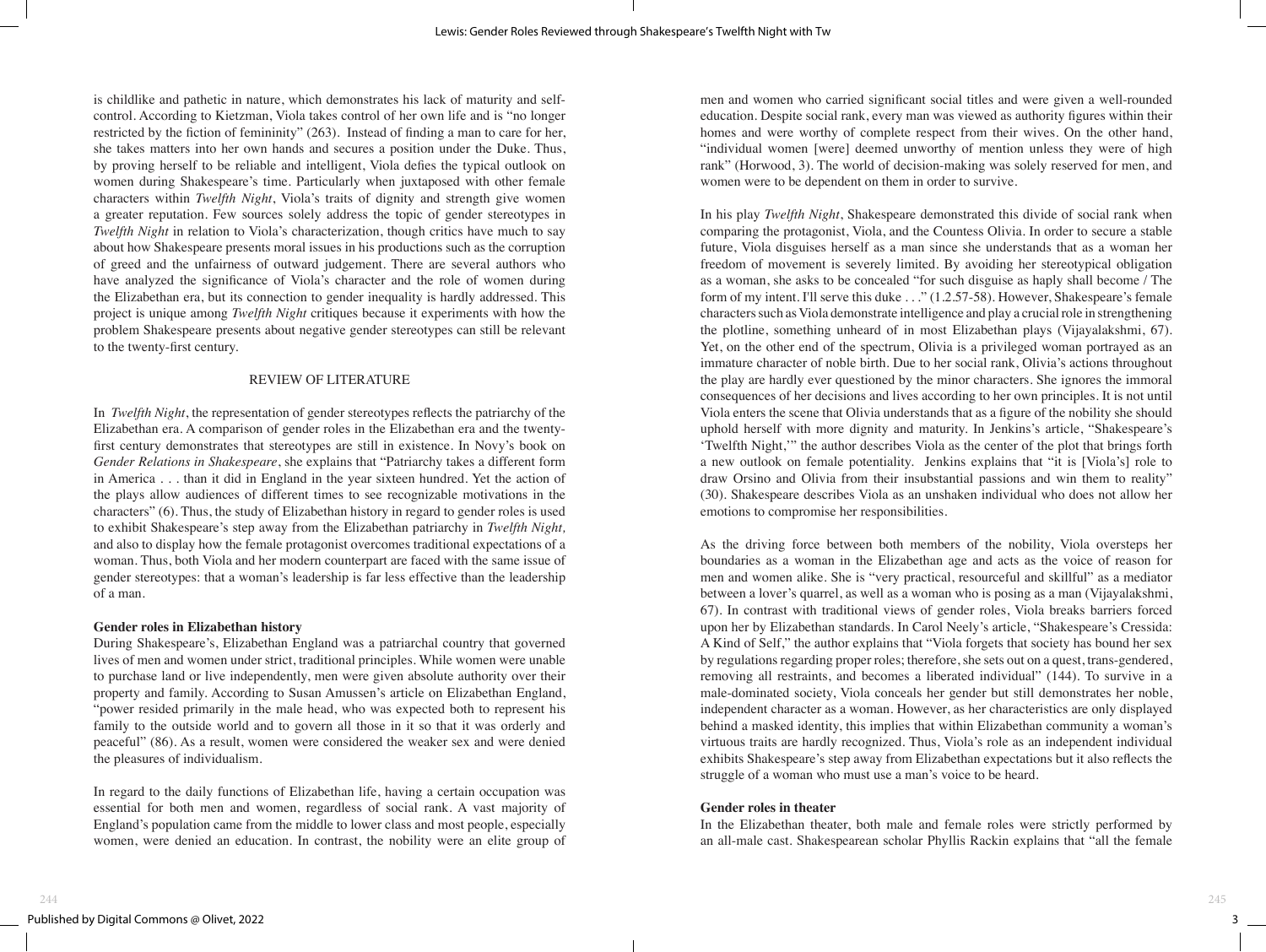characters on the professional stage in Shakespeare's time were cross-dressed, because all the actors who played their parts were male" (114-115). The traditions of a maledominated cast dated back to the ancient Greeks, a society in which women were also under the authority of their father or husband. Their legal status was based on the premise of inferiority, and they were considered to be minors throughout their lives (Kemp, 6). Likewise, in Elizabethan England women were restricted from the stage because it was considered vulgar and indecent for a woman to perform. Women only played the part of the caretaker, and their "stage" was their husband's property. Elizabethan historian Babula explains that "English women were on their own stages all over England, just not on the public stage in London" (Babula, 10). Thus, young men at a prepubescent age would typically portray the female characters in Shakespeare's plays due to their small physique and ability to mimic a woman's voice.

However, Shakespeare critiques gender stereotypes by interrogating the exclusionary nature of the constructed categories of sex and the representation of gender in *Twelfth Night*. Shakespeare integrates the ambiguous connection between male and female through the characterization of the main protagonist, Viola. Like several other plays of the period, Shakespeare's *Twelfth Night* "dramatizes the consequences of this ambiguity by casting its heroine Viola, played by a boy, as a character who crossdresses as the male page Cesario" (Charles, 123). In the doubly androgynous role of male actor playing a woman playing a man, Shakespeare not only compares the ambiguity behind both male and female behavior but also the similarities between the two genders (Charles, 123). In doing this, Shakespeare deconstructs gender stereotypes and demonstrates the interchangeable qualities that both men and women possess.

Yet, according to Swander, several critics deem Shakespeare's cross-dressing protagonist insignificant in an already "poorly structured" play (114). In his article, Swander pulls an example from *New York Times* writer Atikinson's critique, who states, "Not realizing that he was writing for the ages, [Shakespeare] took less pains with *Twelfth Night* than . . . he should have done. It is an improvised entertainment" (115). Thus, both critics and spectators of *Twelfth Nigh*t often overlook how the ambiguous protagonist defies traditional female stereotypes by disguising herself as a man.

#### **Gender roles in the twenty-first century**

Shakespeare's emphasis on gender roles and their negative connotations towards women are applicable to the twenty-first century dilemma on gender stereotypes. Whether in the workplace or the household, the patriarchal mindset still comes into play concerning women in leadership in America. In Coleman's article, "Gender and Headship in the Twenty-First Century," the author explains that, in the workplace, women in leadership often feel isolated and report experiences of discrimination and sexism. They feel "at some time they have to justify their existence as women leaders" (2). Although gender equality is a greater reality in the twenty-first century, the patriarchal mentality continues to put men as the predominant, primary source of authority in many social systems. Women, consequently, are often deemed unqualified to hold a position of authority due to their soft nature. Coleman emphasizes this point by explaining that "the stereotype that women leaders tend to be soft and caring and that

men tend to be tough and dominant tends to act against women who aspire to be leaders as it may be assumed that they will not be as good at leadership as aspiring men" (3). However, if a woman were to act more assertive in a leadership position, it would be less effective than if it were a man since they are viewed as natural caregivers instead of leaders. The assumption that men are better leaders is built on the overarching belief that a man's contribution to the public lies within their natural ability to lead and make decisions, a belief that dates back to the Elizabethan age.

Along with the fact that women are faced with issues of sexism and discrimination in the workplace, their roles in the household are also similar to the patriarchal practices of Shakespeare's time. Modern American culture has "reinforced an unequal structure of parenting and assume[s] that women alone should be asked to sacrifice career opportunities for parenting involvement" (Gerson, 164). Even though not every traditional family practices gender stereotypes, these roles are similar to the Elizabethan family setting. In Hansson's article, "Gender Role Attitudes," the author explains that "in the first half of the twentieth century, people shared a traditional understanding that men and women should fulfill distinct roles: the breadwinner's role being a natural role for a man, whereas the caregiver's role was considered the best option for a woman" (Hansson, 184-185). Although these roles are established to uphold the traditional family structure, women are deprived of career opportunities in a male-dominated culture.

Therefore, gender inequality in *Twelfth Night* is still as relevant as it was during Shakespeare's time. According to Shakespearean authors, Findlay and Oakley-Brown, "*Twelfth Night* makes it possible to believe that there is no such thing as a stable normality where gender is concerned, either in Elizabethan times or in our own" (Findlay and Oakley-Brown, 2). As gender inequality remains prominent in the twenty-first century, audience members become more receptive to Shakespeare's focus on gender stereotypes in *Twelfth Night*. The issue of inequality in the Elizabethan era is relevant to modern audiences by applying their understanding of gender. Thus, *Twelfth Night* exhibits gender stereotypes as a controversial topic that has failed to be completely addressed in both the Elizabethan era and the twenty-first century.

#### **Shakespeare's use of characterization**

Shakespeare's use of characterization plays a vital role in the development of the storyline in *Twelfth Night*, primarily when focusing on the theme of deception. This is seen primarily through the "fool" of the play, Feste, and Viola. In Shakespeare's most famous plays, deception is demonstrated through the "fool." Although the other minor characters believe the "fool" to be the most unintelligent member of the group, his intellectual character proves otherwise. In *Twelfth Night*, Swander explains that Feste "provides for all the other characters what they would have wanted; affectionate fooling for Olivia, ancient romance for Orsino, nonsense for Sir Andrew, songs of love and drinking for Sir Toby, wit for Viola" (Swander, 120). Through the fool's character, he proves his skill in observing and understanding other characters.

4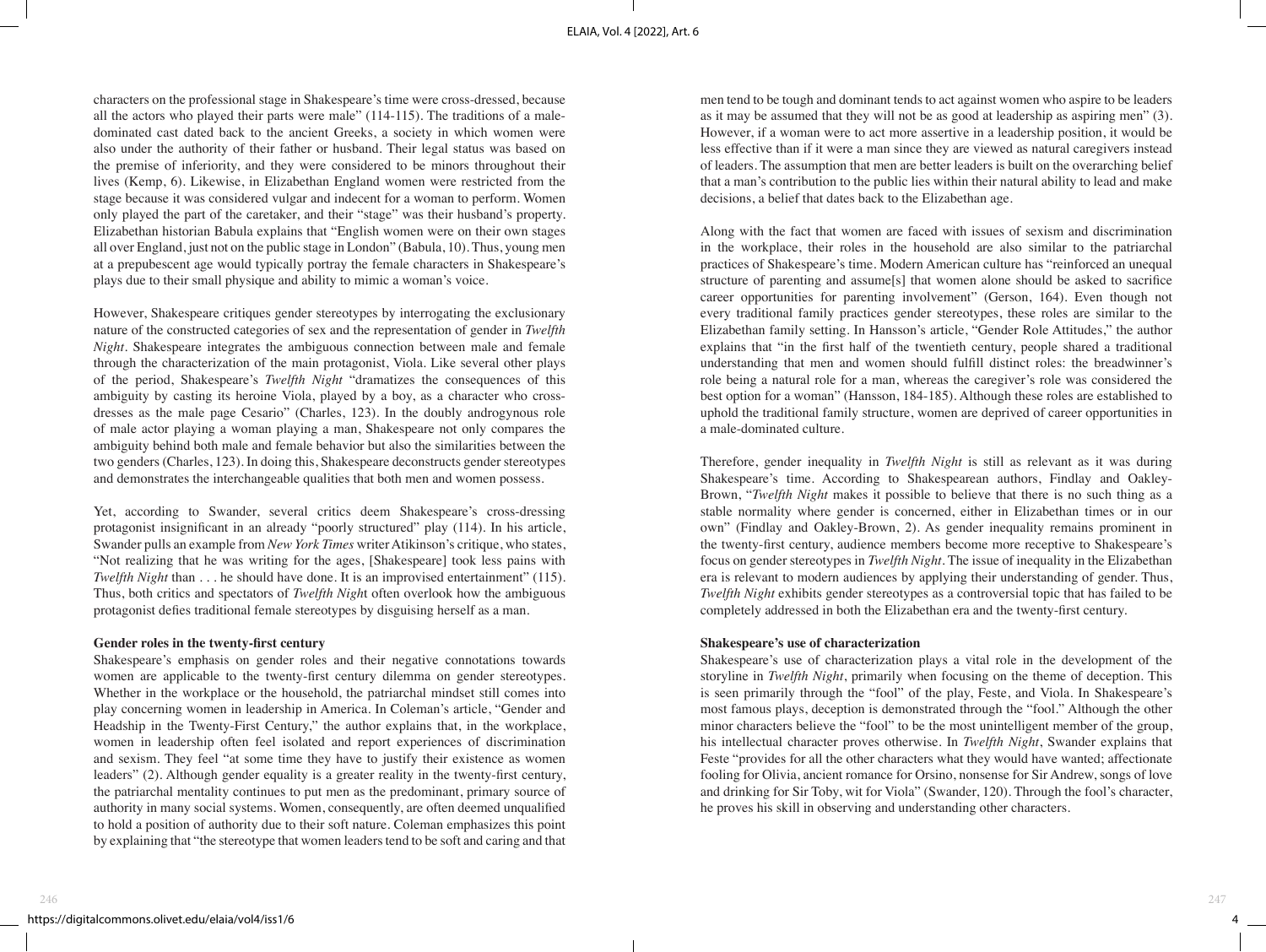Similarly, Shakespeare uses the theme of deception in his critique of gender roles in *Twelfth Night*. "Shakespeare also seems to suggest that the theme of gender is something based on how you act, rather than something based on what you were born with" (Hatfalvi and Roy, 34). Although the theme of deception is mainly exhibited through Viola's disguise as Cesario, it is also shown in her character. Through Viola's characterization, Shakespeare creates a clear distinction between her and the Duke. Despite the Duke's shallow outlook on women, Viola answers truthfully about the faults in men's words. While disguised as Cesario, she tells him, "We men may say more, swear more: but indeed / Our shows are more than will; for still we prove / Much in our vows, but little in our love"  $(2.4.114-117)$ . Through a "man-to-man" conversation, Viola takes advantage of her disguise to influence the Duke as his servant and friend so that he can see the fault in his actions and gain a different perspective on women. In Maurice Hunt's article, "Love, Disguise, and knowledge in 'Twelfth Night", the author explains that through the main protagonist's words, "Viola . . . has within herself the power to marry Beauty and Truth" (Hunt, 493). Through her character, Viola uses her elegance as a woman and her understanding of moral truth to change the Duke's immature idea of a woman. She tells him that, "Too well what love women to men may owe / In faith, they are as true of heart as we" (2.4.103-104). In Twelfth Night, Shakespeare integrates the theme of deception by creating a storyline where the woman acts with wisdom and discernment that contradicts the shallow image of women in the Elizabethan era. In integrating the distinction in character between the two characters, Shakespeare demonstrates how gender roles are reversed in the play. With the man as the fool and the woman as the wise, he challenges the stereotypical norms of how gender is portrayed.

#### METHODOLOGY

In *Twelfth Night*, Shakespeare uses gender roles to combat gender stereotypes in the Elizabethan age. Thus, in writing a twenty-first century adaptation of Shakespeare's play, I desired to reveal the fallacy of gender stereotypes and emphasize the importance of gender equality. The modern adaptation tells the story of a young woman named Vivian who hopes to open a tailoring business but struggles financially and works at a minimum-wage job. When her twin brother temporarily leaves his job to finish his last semester of college, Vivian decides to apply for her brother's position as an assistant to Owen, CEO of a famous tech company, in hopes of saving money for her future business. However, Owen acts as an immature human being who lacks respect for women. Moreover, he assigns Vivian the task to win over his past lover, Olivia Wilson, while disguised as a man. Although Shakespeare's use of cross-dressing simply serves as a disguise for Viola's true gender, Vivian takes a risk of entering into a gender controversy as she dresses as a man. Concerning the topic of cross-dressing and the LGBTQ+ community, many Americans in the twenty-first century have become more comfortable embracing it with open arms. It is becoming generally accepted that "nonheteronormative identities and relationships are equally legitimate" (Breaux, 74). Since America is far more progressive in that sense, ambiguous gender identity is wellreceived among a majority of American citizens. Indeed, if anyone opposes or ridicules what is largely accepted in the twenty-first century, people will often call attention to

the problem on social media platforms and reject the target person for their opinions. This form of ostracism is known as cancel culture and is prevalent within social media. Thus, in my adaptation, the idea of cancel culture plays a role in Vivian's disguise in that she must avoid offending those who practice cross-dressing. It also reflects how modern-day America has become more progressive over the years and continues to develop views on gender identity in new perspectives.

Furthermore, while Vivan acts as his assistant and personal wingman, she also finds herself struggling to navigate her own romantic feelings for Owen as well as her goals and financial situation. Through the use of character representation, this play is written to reflect the original script as well as Shakespeare's methods to emphasize the issue of stereotypes in gender roles. Overall, this modern adaptation critiques gender stereotypes in the workplace and daily life that are still in question today.

### **Characterization of Viola, Vivian, and Olivia**

In the modern adaptation of *Twelfth Night*, I strove to design characters that draw attention to gender inequality in the twenty-first century as well as Shakespeare's focus on gender stereotypes. At the beginning of the play, the main protagonist is thrust into a male-dominated workplace as her only way to obtain financial security and make her dream a reality; however, her strong-willed character creates a significant impact on Owen that changes his perspective on the capabilities of women. Shakespeare's characterization of Viola represents the modern woman who is "practical, resourceful and skillful . . . to overcome her struggles in a strange land" (Vijayalakshmi, 67). In the modern adaptation, Vivian is portrayed as a determined young woman who goes beyond her comfort zone to help her and her brother financially while proving herself an able and disciplined woman in the workplace. In one of her monologues, Vivian expresses her concern to the audience before meeting Owen:

What am I doing? Am I making a huge mistake? I know I'm applying for this job so I can help make mortgage payments on the house, but with this job I can put some money aside for my business. This is my chance to fulfill the dream that my mom and I both longed for, but if I fail, what will happen then? No! I can't think that way. This may be my only opportunity to turn my life around, to show I can make a name for myself. (20)

As a woman, Vivian recognizes this job gives her the ability to do her part financially and allow her to set aside money for her tailoring business.

In comparison, Shakespeare portrays Viola as a headstrong woman who understands that her disguise is the only way she will survive. Additionally, the disguise gives her the opportunity to go beyond what any Elizabethan woman could ever accomplish. In Crowder's article, the author explains that "it was important for Viola to assume a male role if she wanted to successfully break the barriers that Elizabethan society had forced upon her sex" (Crowder, 4). By recognizing that her gender will only limit her chance of surviving, she endeavors to conceal herself and take matters into her own hands. In the original script, Viola says, "Thou shall present me as a eunuch to him / It may be

 $5 -$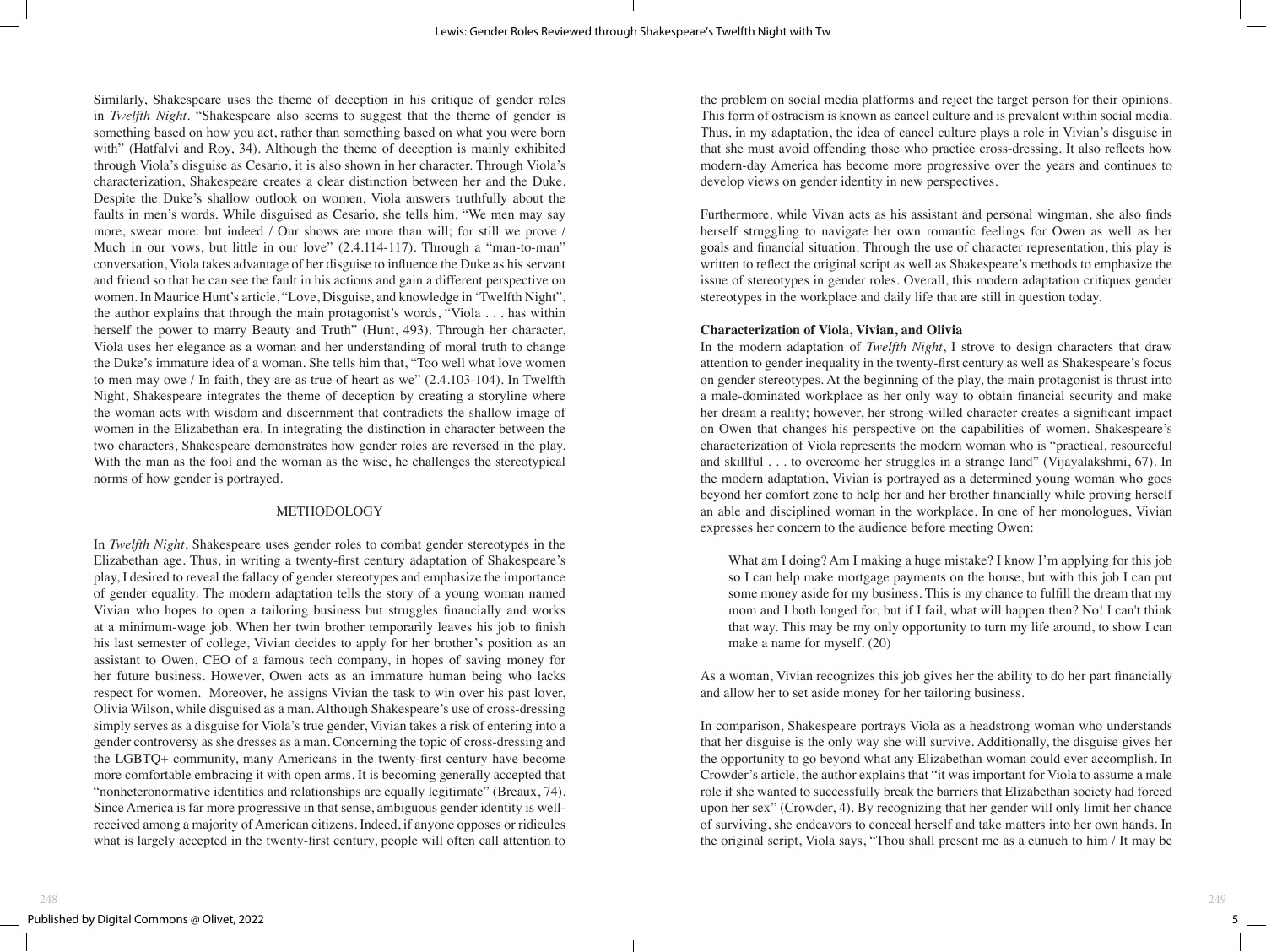worth thy pains, for I can sing / And speak to him in many sorts of music / That will allow me very worth his service / What else may hap to time I will commit" (1.2.59- 63). Both the modern adaptation and the original script depict Viola as a representation of a woman who is no longer restricted by gender stereotypes as she endeavors to prove herself in a man's world.

The secondary female character in the modern adaptation, Olivia, is a famed model in New York City who lacks maturity and self-awareness. Her inability to act with humility makes her appear a spoiled woman who has never learned self-discipline. Yet when Vivian enters the scene, she combats Olivia's behavior by bringing her down to reality. Similar to the original script, Olivia and Vivian are both strong, independent characters, but the heroine is the only one who acts with wisdom and discretion. Much like Viola, Vivian is designed to be the driving force of the storyline, as well as the character development. However, unlike the original play, Olivia is given an opportunity for redemption at the end of the play when she and Owen finally meet. When talking about Vivian, Olivia says,

I put myself up on a pedestal and no one could bring me back down. But, after being with Vivian, I realized how lonely I was. Even though I had no trouble finding a man and I was always surrounded by those who adored me, they only knew me on the surface. Vivian was the only one who could make me see that (131- 132).

When Vivian strongly opposes Olivia's behavior, she allows Olivia to better understand the fault of her actions. Though Olivia's confident composure has similarity to other strong female Shakespearean characters, such as Lady Macbeth and Cleopatra, Vivian proves to be a character with better quality. Thus, in comparing Olivia and Vivian, there is a clear distinction between Vivian as a wise character and Olivia as a selfabsorbed character.

In the original script, the characterization of Viola plays a vital role in the life of the countess. As Olivia represents the image of lovesickness and lack of self-knowledge, Shakespeare uses her character to further demonstrate how Viola differs from other female characters in the Elizabethan theater. In Williams' article on relationships within *Twelfth Night*, the author explains that Viola must "teach Olivia all she needs to know about herself and her waste of time, though more than once Viola must remind her" (Williams, 198). Thus, Olivia's character serves the same purpose in the modern adaptation. In the original script, Olivia is presented as a high-ranking woman who has a poor sense of character. Yet, as Viola acts as the mediator between Olivia and Orsino, Shakespeare illustrates a duality of character between the heroine and the countess. When Viola, disguised as a man, pays a visit to Olivia, Shakespeare paints a comical scene between the two female characters. While Viola composes herself in a mature and professional manner, Olivia finds herself falling in love, even after swearing off men for the rest of her life. She says, "Methinks I feel this youth's perfections / With an invisible and subtle stealth / To creep in at mine eyes / Well, let it be" (3.1.302-304). Although Olivia comes from the nobility, her naïve nature causes Viola to be greatly

favored by the audience. Jenkins further points out in his article that "there is the risk of the ridiculous about a woman who mistakenly loves one of her own sex" (Jenkins, 36). The foolishness of Olivia's behavior is demonstrated until the end of the play without much opportunity for redemption; however, in the modern adaptation, Viola acts as the catalyst for the shift in Olivia's character.

#### **Characterization of Viola and Orsino / Vivian and Owen**

The characterization of Viola is further exhibited through her interaction with the Duke Orsino. In the original play, Shakespeare forms an unlikely relationship between Viola and Orsino to demonstrate the idea of false gender stereotypes. As a man of higher rank, Orsino is expected to uphold himself in a professional manner, yet he is portrayed as a fool who allows his emotions to blind him. Crowder explains that "Orsino is the character who suffers from his disguise—the disguise that he creates concerning love" (Crowder, 6). Orsino's constant pursuit of Olivia is rooted in his infatuation with the idea of love instead of being in love. Yet Viola acts as the voice of reason and continuously attempts to make him see the truth of his desires. She goes beyond her role as a eunuch and acts as a consultant to the Duke in hopes that he will come to his senses.

In a similar way, the modern adaptation portrays Owen as the CEO of a tech company who lacks maturity and humility. When Vivian enters the scene, she proves herself reliable enough to handle Owen's personal affairs. Although she is only his assistant, she uses her position to give him advice on his infatuation with Olivia, despite her own feelings for Owen. In the modern script, I decided to create Vivian as not only a consultant but a friend to Owen. Despite their differences, Vivian remains loyal to him as his employee but convicts him as his friend. Even though this connection is not made directly in the original script, I believe it further demonstrates how Vivian looks past the divide between genders and sees herself as Owen's equal. Furthermore, Owen plays an important role in Vivian's understanding of herself. In the modern adaptation he explains to her, "We're both workaholics. We believe that once we achieve what we want, we will have time for everything else. But in reality, it's never enough. If we achieve one thing, we have to achieve something else. It's an endless cycle" (68). By understanding the root of their desires, both characters realize how they share similar habits. Although Shakespeare uses Olivia as the central topic of their conversation, I desired to have Vivian and Owen connect on a deeper level. In Jenkins's article, he states that through Viola, "Orsino and Olivia come to their happy ending when they have learnt a new attitude to others and to themselves (Jenkins, 21). However, I wanted to exhibit how Vivian develops a greater understanding of who she is through Owen. By establishing a stronger relationship between the two characters, their outlook on each other is no longer dictated by gender stereotypes but through genuine characteristics.

#### **CONCLUSION**

In both the original script and the modern adaptation, gender equality is a moral truth in *Twelfth Night*. During a time when life was governed by patriarchal tradition, Shakespeare created a female character who possesses traits that could only be seen in

 $6 \underline{\ }$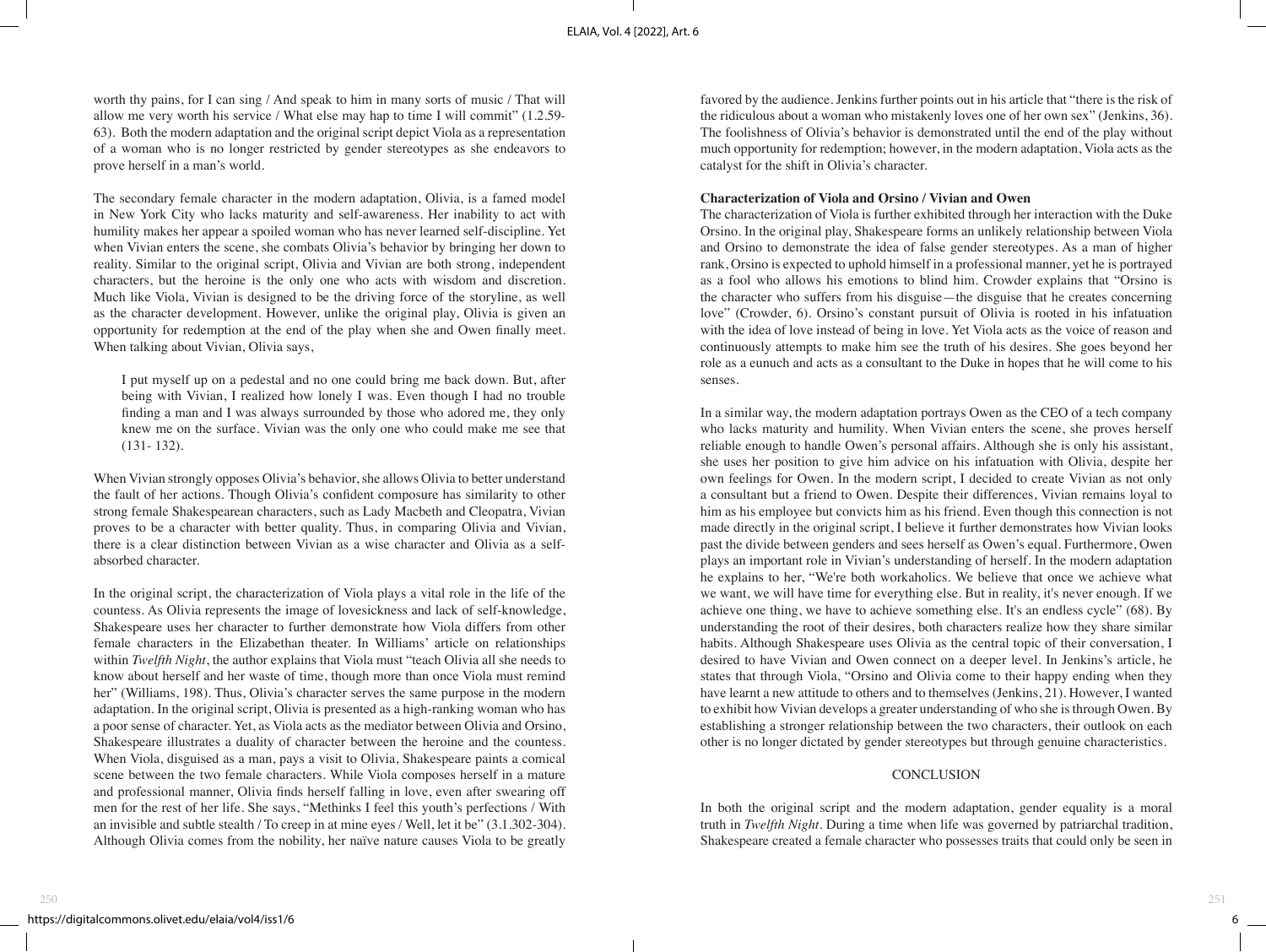a man. Though several scholars have addressed the significance of Viola's character, none have reviewed the main protagonist in regard to gender roles. In *Twelfth Night*, Shakespeare forms a dynamic change within the play with Orsino as the fool and Viola as the heroine. By evaluating Shakespeare's representation of Viola, her sense of wisdom and comradery with the other characters act in opposition to traditional gender stereotypes. As the driving force of the plotline, Viola brings about a new, developed image of a woman in the Elizabethan era.

Similarly, the protagonist of the modern adaptation, Vivian Davis, makes the audience aware of the gender stereotypes that are still in existence today. From Owen's misogynistic mindset to her struggle to climb the social ladder, Vivian demonstrates how gender equality is still not fully established in the twenty-first century. Yet Vivian exhibits maturity with her characterization in similarity to Shakespeare's illustration of Viola. Through the portrayal of an independent woman, both characters create a major change within the other characters and draw attention to gender roles as an opportunity to alter them. Though centuries apart, Shakespeare's attention to gender roles are just as significant in the modern setting. As English playwright and colleague of Shakespeare Ben Jonson states, "Shakespeare was not of an age, but for all time" (Wagner, 180). Shakespeare's moral truths are timeless and still applicable to the twenty-first century.

#### WORKS CITED

Ahsan, Lubna. "Gender Roles during the Golden Period (1558-1603)." *The Free Library*, 2012.

Amussen, Susan. "The Family and the Household," *A Companion to Shakespeare*, edited by Richard Dutton, and Jean E. Howard, John Wiley & Sons, Inc, 2003, pp. 85-86.

Babula, William. "Shakespeare and His Actors: An Essay on Clowns, Fools, Tragedians, and Women, and the Men and Boys Who Played Them." *Journal of the Wooden Symposium*, vol. 8, 2008, pp. 1-10.

Berek, Peter. "Cross-Dressing, Gender, and Absolutism in the Beaumont and Fletcher Plays." *Studies in English Literature*, 1500-1900, vol. 44, no. 2, 2004, pp. 359–377.

Breaux, Heidi P. "Transgender Theory for Contemporary Social Work Practice: A Question of Values and Ethics." *Journal of Social Work Values and Ethics*, vol. 18, no. 1, 2021, p. 74.

Charles, Casey. "Gender Trouble in Twelfth Night." *Theatre Journal*, vol. 49, no. 2, 1997, pp. 121-141.

Coleman, Marianne. "Gender and Headship in the Twenty-first Century," *NCSL*, 2005, p. 2-3.

Crowder, Stephen Travis. *Shakespeare's Twelfth Night: Disguise, Gender Roles, and Goal-Setting*. MA Thesis. University of North Carolina, 2006.

Findlay, Alison, and Liz Oakley-Brown, *Twelfth Night: A Critical Reader*, A&C Black, 2013.

Gerson, Kathleen."Understanding Work and Family through a Gender Lens," Community, *Work, and Family* vol. 7, no. 2, 2010, pp. 163-178.

Hansson, Leeni. "Gender Role Attitudes." The Russian Second Generation in Tallinn and Kohtla-Järve: *The TIES Study in Estonia*, edited by Raivo Vetik and Jelena Helemäe, Amsterdam University Press, Amsterdam, 2011, pp. 183–202.

Hatfalvi, Mary, and Justine Roy. "Perspectives on 'Twelfth Night'." *Londonhua WIKI*, 2017, pp. 34.

Horwood, Catherine. Women and Their Gardens: A History from the Elizabethan Era to Today. *Chicago Review Press*, 2012, pp. 3-7.

 $7 -$